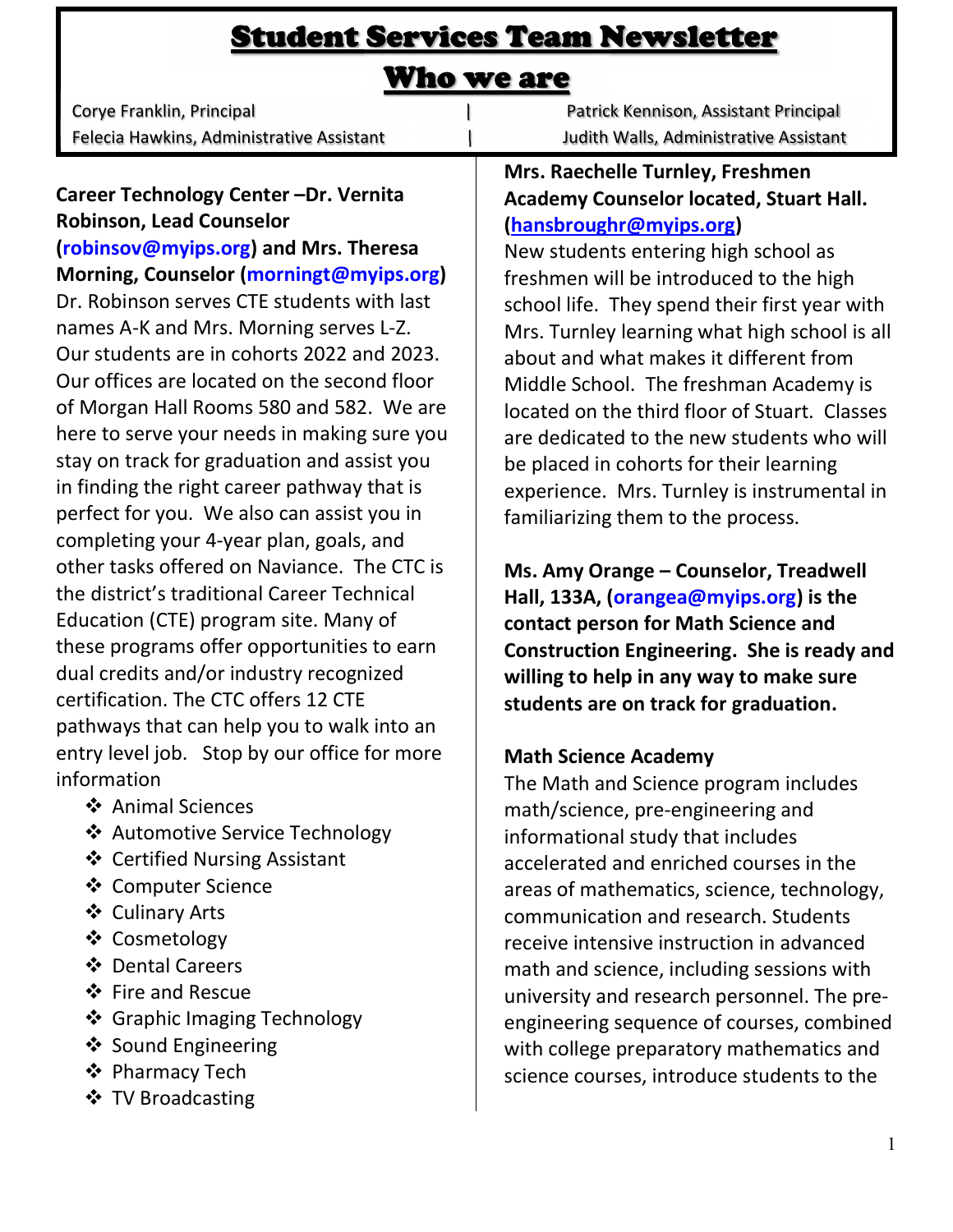scope, rigor, and discipline of engineering prior to entering college.

# Construction Engineering & Design Academy

The Construction Engineering Academy is intended for students interested in exploring the skilled trades associated with the building industry as well as engineering disciplines. Steadily growing industrial and high-tech manufacturing segments of the local economy combine with an exceptionally strong construction industry to provide context for the academy. Students begin exploration through general introductory courses. Here they learn the fundamentals, basic construction tool use and handling, as well as technical communication skills. Higher level courses allow students to explore more specific areas of building construction and engineering:

- ❖ Architecture and Design Pathway
- Construction Trades Pathway
- ❖ Mechanical, Electrical and Plumbing Pathway
- $\triangleleft$  Engineering pathway

Mr. Dechon Grice, Counselor, Lone Hall (griced@myips.org) is the contact person for both New Tech and Law and Public Policy Academies. He will assist with any and all questions or concerns students have in planning their academic journey. He continues to work with cohorts 2022 and 2023 assigned to either of these academies.

New Tech provides students with the knowledge and skills they need to be

successful in the 21st century. This program focuses on citizenship, work ethic, presentation, critical thinking and collaboration. Within the New Tech program, students acquire these skills through integrated group projects. New Tech teachers strive to develop students into the analyzers, evaluators and creators who will be successful in the global economy. As seniors, students have the opportunity to enroll in college-level courses if their high school course requirements are complete.

The Law and Public Policy program provides students with the opportunity to explore the legal profession in depth. The program offers students the opportunity to get a true sense of the legal profession by providing them with real court experiences, learning opportunities from law professors and other legal professionals, and introducing them to the field of law enforcement. The program has partnerships with several institutions of higher education, including Butler University, Indiana University McKinney School of Law, and Vincennes University.

Senior Academy – Ms. Gloria Stewart, Counselor (stewartg@myips.org) and Ms. Elizabeth Barrett, Counselor (barrette@myips.org) – Treadwell Hall, Room 119

Greetings from Ms. Stewart and Ms. Barrett! We are your school counselors working with SENIORS this year! We are here for you to assist with your social/emotional, academic, and career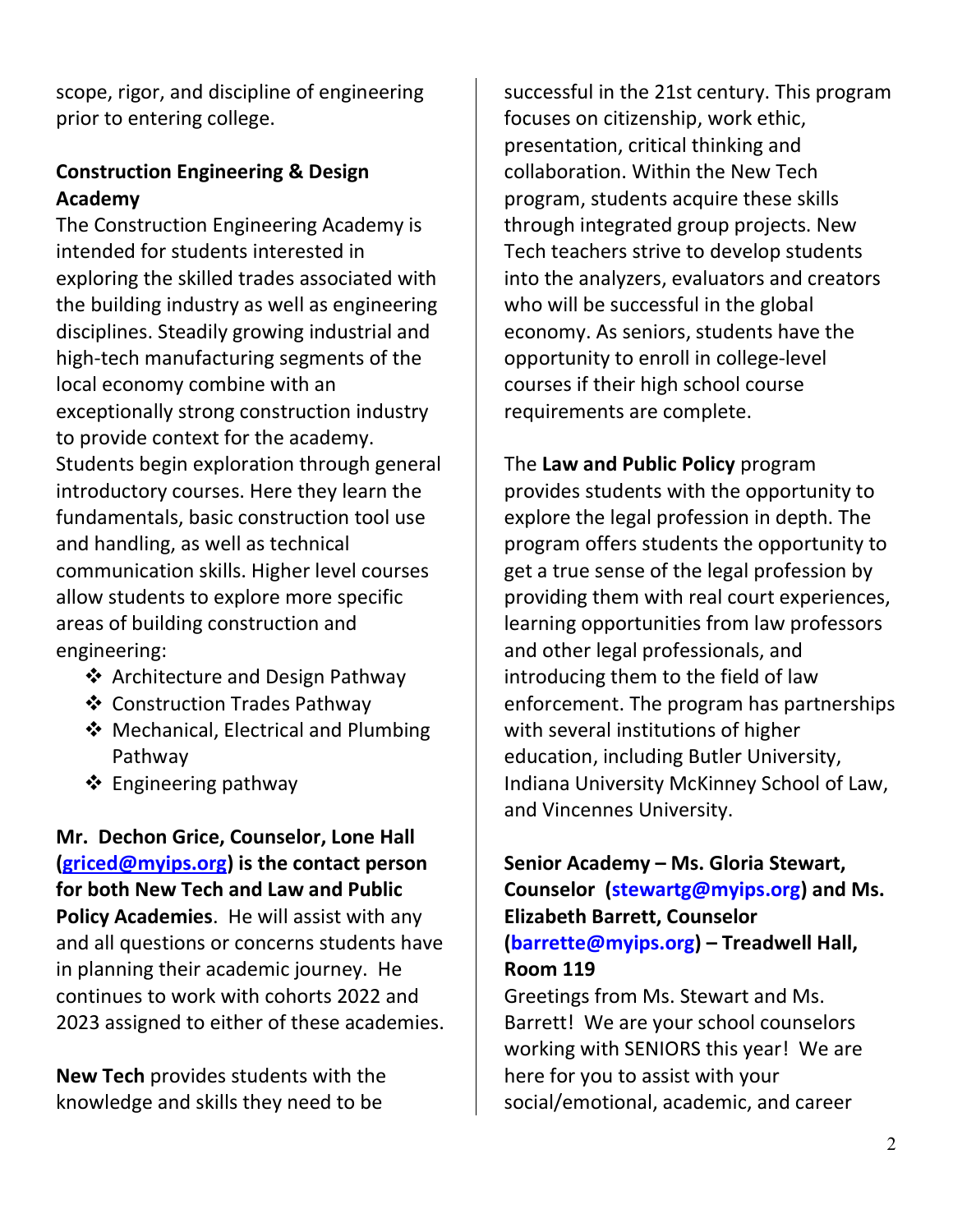development needs. This is a challenging and ever-changing time in which we are living, so please let us know when you need to talk. We can assist with your academic planning, making sure that you are on track for graduation and ensuring that you are well-prepared for your plans beyond high school. As your senior counselors, we also work in conjunction with the Future Center to connect you with career guidance and preparation, college planning, scholarships, and financial aid education. Our school utilizes Naviance as a hub and a resource for college, career, and life readiness. We can assist you in navigating Naviance so that you can take advantage of the tools it has to offer, such as resume builder, career searches, college searches, scholarship searches, independent lessons, and more. Our goal is to make sure that all our seniors graduate prepared for what comes next, whether that be employment, enlistment, or enrollment, so that they meet their goals and live productive and fulfilling lives. Please keep up to date with us by checking your Schoology Counselor 5A group regularly and reach out via Schoology message or email when you have questions or need to talk with Ms. Stewart/Seniors with last names A-K) and Ms. Barrett/Seniors with last names L-Z).

### SOCIAL WORKERS

"10 MILLION STUDENTS ARE IN SCHOOLS WITH COPS, BUT NO SOCIAL WORKERS"(ACLU, N.D.)." Social Workers are mental health professionals | advocates | trauma-informed | whole child focused |

culturally competent | collaborators | system changers | mediators | connectors. This is what they do:

## Services to Students

- ❖ Provide crisis intervention
- ❖ Work to ensure academic success
- **❖** Implement positive behavioral intervention supports
- Address social, behavioral, emotional, and physical concerns

#### Services to School Personnel

Serves as a resource to teachers to help address:

- ❖ Classroom management and student concerns within the classroom
- ❖ Develop staff trainings/professional development
- ❖ Member of the Multi-Tiered System of Supports (MTSS) team to address how to best serve students

### Services to Parents/Families

- ❖ Collaborate with families to address the barriers that their student may be facing that is preventing them from being successful in school
- Connect families to school and community resources

### Services to Districts

- $\triangleleft$  Reporting any signs of child abuse or neglect
- $\div$  Provide services that adhere to the school and state laws/rules
- $\dots$  Implement the school district's programs, policies, and initiatives (i.e. social-emotional learning initiative)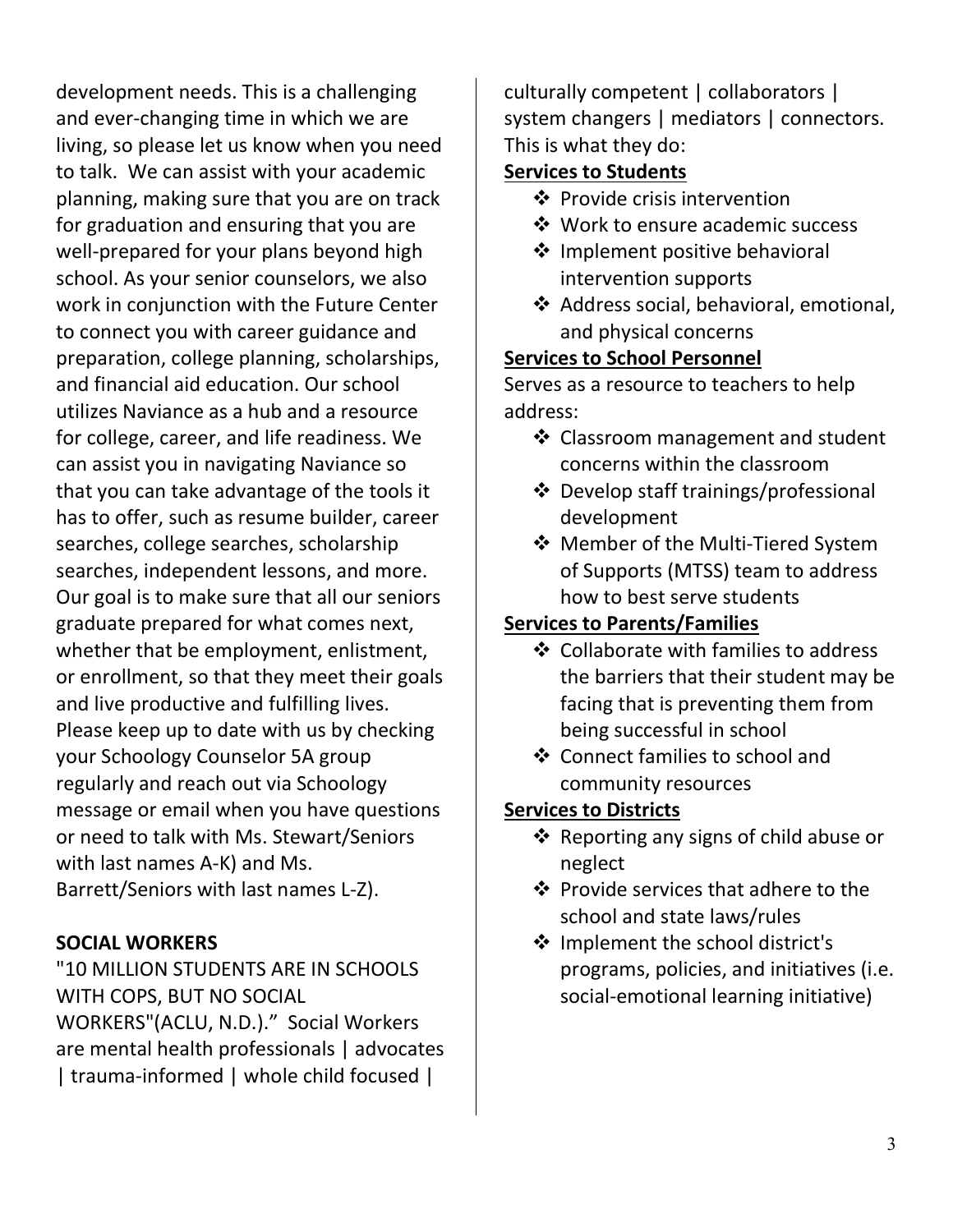## School-Community Liaison

- ❖ Promote and advocate for the utilization of school-based/off-site mental health agencies
- **Provide school and community** resources, such as: food pantries and medical providers, to meet students and their families' needs

Jacquelin Wilkinson, MSW – Freshmen Specialist – wilkinja@myips.org Nakia Royal, MSW – Sophomores – royaln@myips.org Jacquelin Powell, MSW – Juniors – powellj@myips.org Ross Boushehry, MSW – Seniors – boushehr@myips.org

#### FAMILY AND COMMUNITY ENGAGEMENT LIAISON

Mrs. Connie Chew -chewc@myips.org Mrs. Cinthya Brown - brownce@myips.org We work with all grades levels and all parents attending Arsenal Tech through various ways.

We are a bi-lingual department with many responsibilities which include translating for parents and students and emergency meetings and have monthly parent meetings to empower them to assist their students to be successful. We utilize community partners, as well as translating all PowerPoints and meetings into Spanish. Also, we make and translate flyers, set up school messenger and make individual phone calls in order to inform parents of these monthly meetings.

We serve as a resource for parents which includes navigating PowerSchool in order to maintain teacher contact and obtain student information and updating PowerSchool information.

Working closely with Social Workers, we make parent contact for attendance issues and home visits. Our department also works closely with our community members to benefit Arsenal Tech in a variety of ways. Other responsibilities along with maintaining immunization records are: Titan Table Food Pantry, PIT days, participating in MTSS meetings, Behavior, Attendance, Grades (BAG) awards, Title 1 mailings and requirements, School Improvement Plan, principal chats, PTO and IndyGo.

#### GRADUATION COACHES

Ms. Nichole Thomas and Mr. Edward Sanders are Arsenal Tech's Graduation Coaches. We support students who are behind in credits and are in danger of not graduating on time. We are your Dropout Prevention Specialist. We, as your Graduation Coaches will help support, advocate, and create short/long term goals that help students reach the finish line. Contact information for Ms. Thomas is: thomasnj@myips.org or in her office in Treadwell 117C. Contact for Mr. Sanders is: sandered@myips.org or in Lone Hall, Room 242.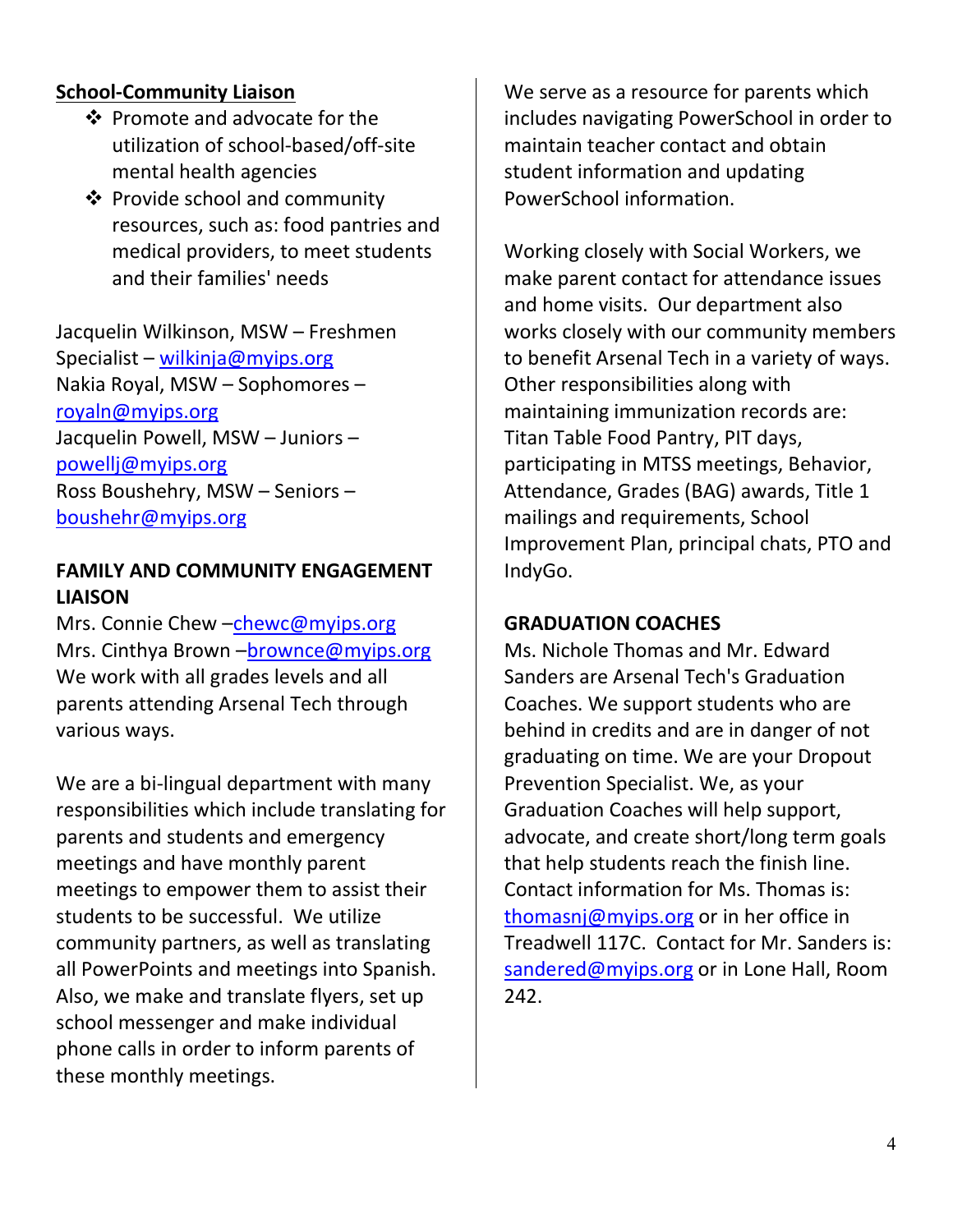## ESL COLLEGE AND CAREER READINESS **COORDINATORS**

As an ESL College and Career Readiness Coordinators (CCRCs) we support current English Learners to graduate from high school prepared to enroll in college, enlist in the military or become gainfully employed. We work alongside Future Center, Student Services, & ESL staff to ensure that supports are in place for English Learners and their families to achieve these goals.

Mrs. Radelkys Juarez – juarezr@myips.org Ms. Gloria Perez - perezg@myips.org

### FUTURE CENTER

The Future Centers are physical spaces within high school buildings that will provide supportive services to students including mock interviews, math and writing support, guidance on FAFSA completion, and any wrap around services aimed to increase the number of students completing high school and moving on to enlistment, meaningful employment or education opportunities. We partner with students and families to support the district's 3E's. Enrollment, Enlistment, or Employment.

We invite you to visit us in the Future Center located in Treadwell Hall on the Arsenal Tech Campus. Each day is filled with activity at the Future Center, including postsecondary readiness counseling appointments, virtual appointments, workshops, mock interviews, employer information sessions, and more. Whether you are visiting for a specific purpose or

want to get more information, our team members are always happy to assist you.

Visit the Future Center Treadwell Hall – Room 107 Future Center Hours: 7:00 AM – 4:30 PM 317-693-5409

Contact the Future Center Staff: Future Center Coordinator: Christine Pounds- poundsc@myips.org Resource Associate: Kimberly Sims – fingerskm@myips.org Writing Specialist: Edward Buford – buforde@myips.org

Please join the 2020-2021 Future Center Schoology Resource Group Access Code: F3PQ-MXH6-HQ2N5

#### REGISTRAR

Ms. Melody Lundsford – lundsfom@myips.org, located in the Arsenal Building, assists students in the registration process and is the keeper of records. Mrs. Lundsford is the first-person students and families meet to join the Arsenal Tech Family. She directs each student to their counselor, social worker or others they may need to see. New students should have their transcripts and other documentation needed with them or on file in order to meet with her to enroll. She is more than happy to assist.